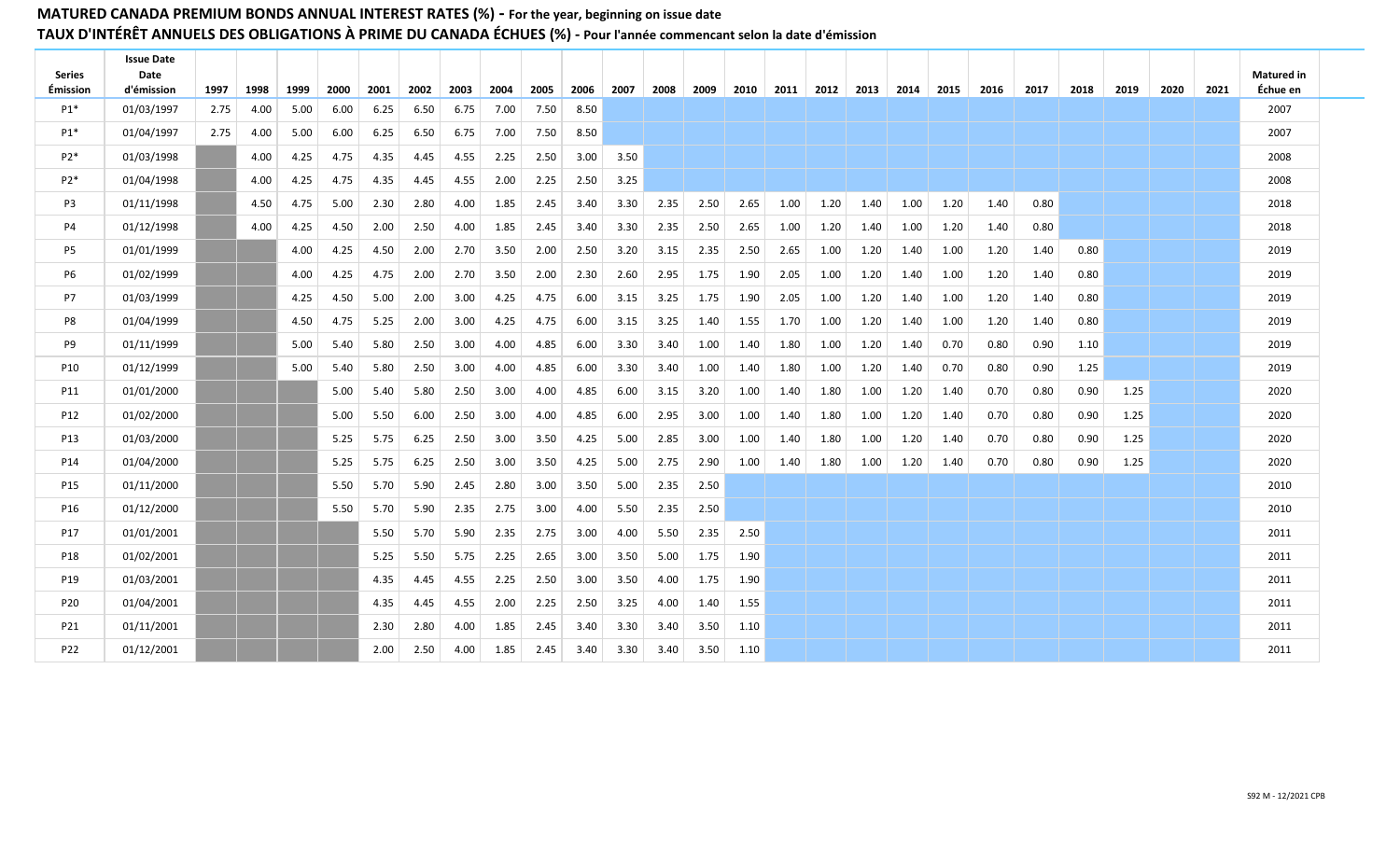| Series<br><b>Émission</b> | <b>Issue Date</b><br>Date<br>d'émission | 1997 | 1998 | 1999 | 2000 | 2001 | 2002 | 2003 | 2004 | 2005 | 2006 | 2007 | 2008 | 2009 | 2010 |      |      | 2011   2012   2013   2014   2015 |      | 2016 | 2017 | 2018 | 2019 | 2020 | 2021 | Matured in<br>Échue en |  |
|---------------------------|-----------------------------------------|------|------|------|------|------|------|------|------|------|------|------|------|------|------|------|------|----------------------------------|------|------|------|------|------|------|------|------------------------|--|
| P23                       | 01/01/2002                              |      |      |      |      |      | 2.00 | 2.70 | 3.50 | 2.00 | 2.50 | 3.20 | 3.15 | 3.20 | 3.25 | 1.10 |      |                                  |      |      |      |      |      |      |      | 2012                   |  |
| P24                       | 01/02/2002                              |      |      |      |      |      | 2.00 | 2.70 | 3.50 | 2.00 | 2.30 | 2.60 | 2.95 | 3.00 | 3.05 | 1.10 |      |                                  |      |      |      |      |      |      |      | 2012                   |  |
| P25                       | 01/03/2002                              |      |      |      |      |      | 2.00 | 3.00 | 4.25 | 4.75 | 6.00 | 3.15 | 3.25 | 3.35 | 1.00 | 1.40 |      |                                  |      |      |      |      |      |      |      | 2012                   |  |
| P26                       | 01/04/2002                              |      |      |      |      |      | 2.00 | 3.00 | 4.25 | 4.75 | 6.00 | 3.15 | 3.25 | 3.35 | 1.00 | 1.40 |      |                                  |      |      |      |      |      |      |      | 2012                   |  |
| P27                       | 01/11/2002                              |      |      |      |      |      | 2.50 | 3.00 | 4.00 | 4.85 | 6.00 | 3.30 | 3.40 | 3.50 | 1.10 | 1.40 |      |                                  |      |      |      |      |      |      |      | 2012                   |  |
| P28                       | 01/12/2002                              |      |      |      |      |      | 2.50 | 3.00 | 4.00 | 4.85 | 6.00 | 3.30 | 3.40 | 3.50 | 1.10 | 1.40 |      |                                  |      |      |      |      |      |      |      | 2012                   |  |
| P29                       | 01/01/2003                              |      |      |      |      |      |      | 2.50 | 3.00 | 4.00 | 4.85 | 6.00 | 3.15 | 3.20 | 3.25 | 1.10 | 1.40 |                                  |      |      |      |      |      |      |      | 2013                   |  |
| <b>P30</b>                | 01/02/2003                              |      |      |      |      |      |      | 2.50 | 3.00 | 4.00 | 4.85 | 6.00 | 2.95 | 3.00 | 3.05 | 1.10 | 1.40 |                                  |      |      |      |      |      |      |      | 2013                   |  |
| P33                       | 01/02/2003                              |      |      |      |      |      |      | 2.50 | 3.00 | 3.50 | 4.25 | 5.00 | 2.95 | 3.00 | 3.05 | 1.10 | 1.40 |                                  |      |      |      |      |      |      |      | 2013                   |  |
| P31                       | 01/03/2003                              |      |      |      |      |      |      | 2.50 | 3.00 | 3.50 | 4.25 | 5.00 | 2.85 | 3.00 | 3.15 | 1.10 | 1.40 |                                  |      |      |      |      |      |      |      | 2013                   |  |
| P32                       | 01/04/2003                              |      |      |      |      |      |      | 2.50 | 3.00 | 3.50 | 4.25 | 5.00 | 2.75 | 2.90 | 3.05 | 1.10 | 1.40 |                                  |      |      |      |      |      |      |      | 2013                   |  |
| P34                       | 01/11/2003                              |      |      |      |      |      |      | 2.45 | 2.80 | 3.00 | 3.50 | 5.00 | 2.35 | 2.50 | 2.65 | 1.00 | 1.20 |                                  |      |      |      |      |      |      |      | 2013                   |  |
| P35                       | 01/12/2003                              |      |      |      |      |      |      | 2.35 | 2.75 | 3.00 | 4.00 | 5.50 | 2.35 | 2.50 | 2.65 | 1.00 | 1.20 |                                  |      |      |      |      |      |      |      | 2013                   |  |
| P36                       | 01/01/2004                              |      |      |      |      |      |      |      | 2.35 | 2.75 | 3.00 | 4.00 | 5.50 | 2.35 | 2.50 | 2.65 | 1.00 | 1.20                             |      |      |      |      |      |      |      | 2014                   |  |
| P37                       | 01/02/2004                              |      |      |      |      |      |      |      | 2.25 | 2.65 | 3.00 | 3.50 | 5.00 | 1.75 | 1.90 | 2.05 | 1.00 | 1.20                             |      |      |      |      |      |      |      | 2014                   |  |
| <b>P38</b>                | 01/03/2004                              |      |      |      |      |      |      |      | 2.25 | 2.50 | 3.00 | 3.50 | 4.00 | 1.75 | 1.90 | 2.05 | 1.00 | 1.20                             |      |      |      |      |      |      |      | 2014                   |  |
| P39                       | 01/04/2004                              |      |      |      |      |      |      |      | 2.00 | 2.25 | 2.50 | 3.25 | 4.00 | 1.40 | 1.55 | 1.70 | 1.00 | 1.20                             |      |      |      |      |      |      |      | 2014                   |  |
| P40                       | 01/11/2004                              |      |      |      |      |      |      |      | 1.85 | 2.45 | 3.40 | 3.30 | 3.40 | 3.50 | 1.10 | 1.40 | 1.70 | 1.00                             |      |      |      |      |      |      |      | 2014                   |  |
| P41                       | 01/12/2004                              |      |      |      |      |      |      |      | 1.85 | 2.45 | 3.40 | 3.30 | 3.40 | 3.50 | 1.10 | 1.40 | 1.70 | 1.00                             |      |      |      |      |      |      |      | 2014                   |  |
| P42                       | 01/01/2005                              |      |      |      |      |      |      |      |      | 2.00 | 2.50 | 3.20 | 3.15 | 3.20 | 3.25 | 1.10 | 1.40 | 1.70                             | 1.00 |      |      |      |      |      |      | 2015                   |  |
| P43                       | 01/02/2005                              |      |      |      |      |      |      |      |      | 2.00 | 2.30 | 2.60 | 2.95 | 3.00 | 3.05 | 1.10 | 1.40 | 1.70                             | 1.00 |      |      |      |      |      |      | 2015                   |  |
| P44                       | 01/03/2005                              |      |      |      |      |      |      |      |      | 2.00 | 2.30 | 2.60 | 2.85 | 3.00 | 3.15 | 1.10 | 1.40 | 1.70                             | 1.00 |      |      |      |      |      |      | 2015                   |  |
| P45                       | 01/04/2005                              |      |      |      |      |      |      |      |      | 2.00 | 2.30 | 2.60 | 2.75 | 2.90 | 3.05 | 1.10 | 1.40 | 1.70                             | 1.00 |      |      |      |      |      |      | 2015                   |  |
| P46                       | 01/11/2005                              |      |      |      |      |      |      |      |      | 2.25 | 2.50 | 2.75 | 2.35 | 2.50 | 2.65 | 1.00 | 1.20 | 1.40                             | 1.00 |      |      |      |      |      |      | 2015                   |  |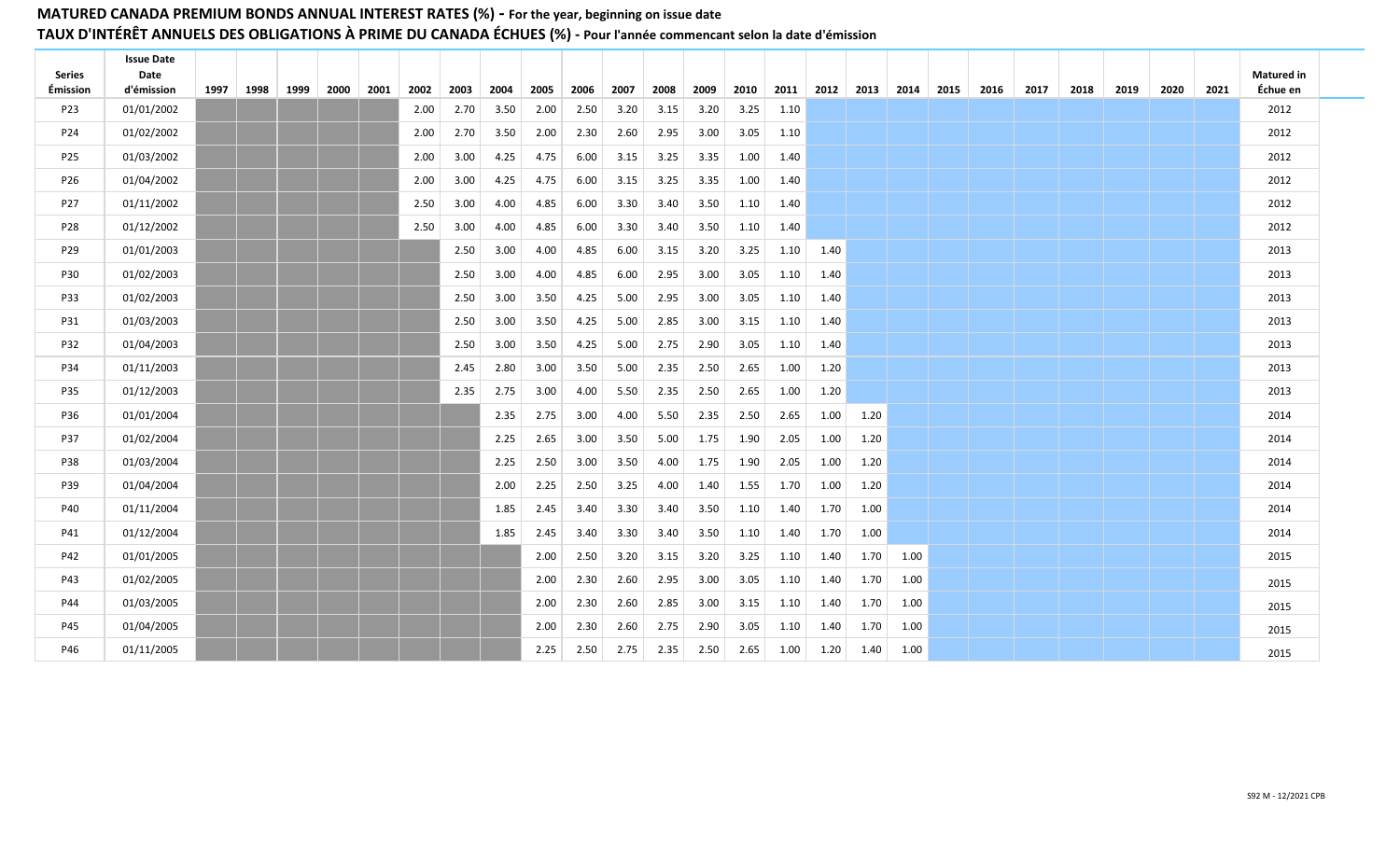| <b>Series</b> | <b>Issue Date</b><br>Date |           |      |      |      |                  |      |      |      |      |      |      |          |      |      |      |                     |      |      |      |      |      |      | <b>Matured in</b> |  |
|---------------|---------------------------|-----------|------|------|------|------------------|------|------|------|------|------|------|----------|------|------|------|---------------------|------|------|------|------|------|------|-------------------|--|
| Émission      | d'émission                | 1997 1998 | 1999 | 2000 | 2001 | $2002$ 2003 2004 | 2005 | 2006 | 2007 | 2008 | 2009 | 2010 | 2011     | 2012 |      |      | 2013 2014 2015 2016 |      | 2017 | 2018 | 2019 | 2020 | 2021 | Échue en          |  |
| P47           | 01/12/2005                |           |      |      |      |                  | 2.50 | 3.00 | 3.55 | 2.35 | 2.50 | 2.65 | 1.00     | 1.20 | 1.40 | 1.00 |                     |      |      |      |      |      |      | 2015              |  |
| P48           | 01/01/2006                |           |      |      |      |                  |      | 2.50 | 3.25 | 4.00 | 2.35 | 2.50 | 2.65     | 1.00 | 1.20 | 1.40 | 1.00                |      |      |      |      |      |      | 2016              |  |
| P49           | 01/02/2006                |           |      |      |      |                  |      | 2.50 | 3.25 | 4.00 | 1.75 | 1.90 | 2.05     | 1.00 | 1.20 | 1.40 | 1.00                |      |      |      |      |      |      | 2016              |  |
| <b>P50</b>    | 01/03/2006                |           |      |      |      |                  |      | 3.00 | 3.25 | 4.00 | 1.75 | 1.90 | 2.05     | 1.00 | 1.20 | 1.40 | 1.00                |      |      |      |      |      |      | 2016              |  |
| P51           | 01/04/2006                |           |      |      |      |                  |      | 3.00 | 3.25 | 4.00 | 1.40 | 1.55 | 1.70     | 1.00 | 1.20 | 1.40 | 1.00                |      |      |      |      |      |      | 2016              |  |
| P52           | 01/11/2006                |           |      |      |      |                  |      | 3.15 | 3.25 | 3.35 | 1.00 | 1.40 | 1.80     | 1.00 | 1.20 | 1.40 | 0.70                |      |      |      |      |      |      | 2016              |  |
| <b>P53</b>    | 01/12/2006                |           |      |      |      |                  |      | 3.15 | 3.25 | 3.35 | 1.00 | 1.40 | 1.80     | 1.00 | 1.20 | 1.40 | 0.70                |      |      |      |      |      |      | 2016              |  |
| P54           | 01/01/2007                |           |      |      |      |                  |      |      | 3.05 | 3.15 | 3.25 | 1.00 | 1.40     | 1.80 | 1.00 | 1.20 | 1.40                | 0.70 |      |      |      |      |      | 2017              |  |
| P55           | 01/02/2007                |           |      |      |      |                  |      |      | 2.95 | 3.00 | 3.05 | 1.00 | 1.40     | 1.80 | 1.00 | 1.20 | 1.40                | 0.70 |      |      |      |      |      | 2017              |  |
| P56           | 01/03/2007                |           |      |      |      |                  |      |      | 3.15 | 3.25 | 3.35 | 1.00 | 1.40     | 1.80 | 1.00 | 1.20 | 1.40                | 0.70 |      |      |      |      |      | 2017              |  |
| <b>P57</b>    | 01/04/2007                |           |      |      |      |                  |      |      | 3.15 | 3.25 | 3.35 | 1.00 | 1.40     | 1.80 | 1.00 | 1.20 | 1.40                | 0.70 |      |      |      |      |      | 2017              |  |
| <b>P58</b>    | 01/11/2007                |           |      |      |      |                  |      |      | 3.30 | 3.40 | 3.50 | 1.10 | 1.40     | 1.70 | 1.00 | 1.20 | 1.40                | 0.80 |      |      |      |      |      | 2017              |  |
| P59           | 01/12/2007                |           |      |      |      |                  |      |      | 3.30 | 3.40 | 3.50 | 1.10 | 1.40     | 1.70 | 1.00 | 1.20 | 1.40                | 0.80 |      |      |      |      |      | 2017              |  |
| P60           | 01/01/2008                |           |      |      |      |                  |      |      |      | 3.15 | 3.20 | 3.25 | 1.10     | 1.40 | 1.70 | 1.00 | 1.20                | 1.40 | 0.80 |      |      |      |      | 2018              |  |
| P61           | 01/02/2008                |           |      |      |      |                  |      |      |      | 2.95 | 3.00 | 3.05 | 1.10     | 1.40 | 1.70 | 1.00 | 1.20                | 1.40 | 0.70 |      |      |      |      | 2018              |  |
| P62           | 01/03/2008                |           |      |      |      |                  |      |      |      | 2.85 | 3.00 | 3.15 | 1.10     | 1.40 | 1.70 | 1.00 | 1.20                | 1.40 | 0.70 |      |      |      |      | 2018              |  |
| P63           | 01/04/2008                |           |      |      |      |                  |      |      |      | 2.75 | 2.90 | 3.05 | $1.10\,$ | 1.40 | 1.70 | 1.00 | 1.20                | 1.40 | 0.70 |      |      |      |      | 2018              |  |
| P64           | 01/11/2008                |           |      |      |      |                  |      |      |      | 2.35 | 2.50 | 2.65 | 1.00     | 1.20 | 1.40 | 1.00 | 1.20                | 1.40 | 0.80 |      |      |      |      | 2018              |  |
| P65           | 01/12/2008                |           |      |      |      |                  |      |      |      | 2.35 | 2.50 | 2.65 | 1.00     | 1.20 | 1.40 | 1.00 | 1.20                | 1.40 | 0.80 |      |      |      |      | 2018              |  |
| P66           | 01/01/2009                |           |      |      |      |                  |      |      |      |      | 2.35 | 2.50 | 2.65     | 1.00 | 1.20 | 1.40 | 1.00                | 1.20 | 1.40 | 0.80 |      |      |      | 2019              |  |
| P67           | 01/02/2009                |           |      |      |      |                  |      |      |      |      | 1.75 | 1.90 | 2.05     | 1.00 | 1.20 | 1.40 | 1.00                | 1.20 | 1.40 | 0.80 |      |      |      | 2019              |  |
| P68           | 01/03/2009                |           |      |      |      |                  |      |      |      |      | 1.75 | 1.90 | 2.05     | 1.00 | 1.20 | 1.40 | 1.00                | 1.20 | 1.40 | 0.80 |      |      |      | 2019              |  |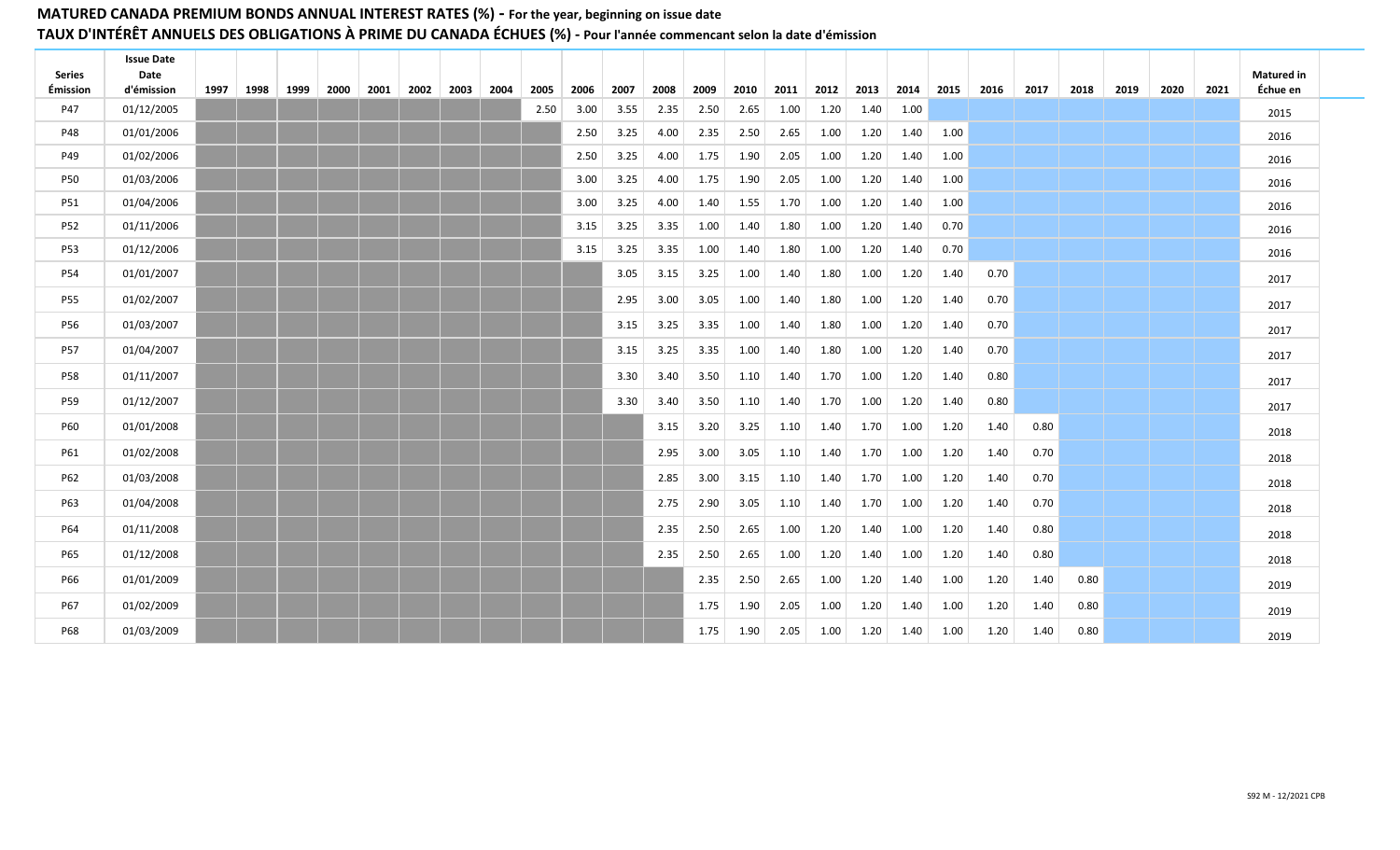| <b>Series</b> | <b>Issue Date</b><br>Date |      |             |      |  |                |      |      |           |      |      |      |      |      |      |      |      |      |      |      |      |      |      | <b>Matured in</b> |
|---------------|---------------------------|------|-------------|------|--|----------------|------|------|-----------|------|------|------|------|------|------|------|------|------|------|------|------|------|------|-------------------|
| Émission      | d'émission                | 1997 | 1998   1999 | 2000 |  | 2001 2002 2003 | 2004 | 2005 | 2006 2007 | 2008 | 2009 | 2010 | 2011 | 2012 | 2013 | 2014 | 2015 | 2016 | 2017 | 2018 | 2019 | 2020 | 2021 | Échue en          |
| P69           | 01/04/2009                |      |             |      |  |                |      |      |           |      | 1.40 | 1.55 | 1.70 | 1.00 | 1.20 | 1.40 | 1.00 | 1.20 | 1.40 | 0.80 |      |      |      | 2019              |
| P70           | 01/11/2009                |      |             |      |  |                |      |      |           |      | 1.00 | 1.40 | 1.80 | 1.00 | 1.20 | 1.40 | 0.70 | 0.80 | 0.90 | 1.10 |      |      |      | 2019              |
| P71           | 01/12/2009                |      |             |      |  |                |      |      |           |      | 1.00 | 1.40 | 1.80 | 1.00 | 1.20 | 1.40 | 0.70 | 0.80 | 0.90 | 1.25 |      |      |      | 2019              |
| P72           | 01/01/2010                |      |             |      |  |                |      |      |           |      |      | 1.00 | 1.40 | 1.80 | 1.00 | 1.20 | 1.40 | 0.70 | 0.80 | 0.90 | 1.25 |      |      | 2020              |
| P73           | 01/02/2010                |      |             |      |  |                |      |      |           |      |      | 1.00 | 1.40 | 1.80 | 1.00 | 1.20 | 1.40 | 0.70 | 0.80 | 0.90 | 1.25 |      |      | 2020              |
| P74           | 01/03/2010                |      |             |      |  |                |      |      |           |      |      | 1.00 | 1.40 | 1.80 | 1.00 | 1.20 | 1.40 | 0.70 | 0.80 | 0.90 | 1.25 |      |      | 2020              |
| P75           | 01/04/2010                |      |             |      |  |                |      |      |           |      |      | 1.00 | 1.40 | 1.80 | 1.00 | 1.20 | 1.40 | 0.70 | 0.80 | 0.90 | 1.25 |      |      | 2020              |
| P76           | 01/11/2010                |      |             |      |  |                |      |      |           |      |      | 1.10 | 1.40 | 1.70 | 1.00 | 1.20 | 1.40 | 0.80 | 0.90 | 1.00 | 1.30 |      |      | 2020              |
| P77           | 01/12/2010                |      |             |      |  |                |      |      |           |      |      | 1.10 | 1.40 | 1.70 | 1.00 | 1.20 | 1.40 | 0.80 | 0.90 | 1.00 | 1.30 |      |      | 2020              |
| P78           | 01/11/2011                |      |             |      |  |                |      |      |           |      |      |      | 1.00 | 1.20 | 1.40 | 1.00 | 1.20 | 1.40 | 0.80 | 0.90 | 1.00 | 0.80 |      | 2021              |
| P79           | 01/12/2011                |      |             |      |  |                |      |      |           |      |      |      | 1.00 | 1.20 | 1.40 | 1.00 | 1.20 | 1.40 | 0.80 | 0.90 | 1.00 | 0.80 |      | 2021              |
| <b>P80</b>    | 01/11/2012                |      |             |      |  |                |      |      |           |      |      |      |      | 1.00 | 1.20 | 1.40 |      |      |      |      |      |      |      | 2015              |
| P81           | 01/12/2012                |      |             |      |  |                |      |      |           |      |      |      |      | 1.00 | 1.20 | 1.40 |      |      |      |      |      |      |      | 2015              |
| P82           | 01/11/2013                |      |             |      |  |                |      |      |           |      |      |      |      |      | 1.00 | 1.20 | 1.40 |      |      |      |      |      |      | 2016              |
| P83           | 01/12/2013                |      |             |      |  |                |      |      |           |      |      |      |      |      | 1.00 | 1.20 | 1.40 |      |      |      |      |      |      | 2016              |
| P84           | 01/11/2014                |      |             |      |  |                |      |      |           |      |      |      |      |      |      | 1.00 | 1.20 | 1.40 |      |      |      |      |      | 2017              |
| <b>P85</b>    | 01/12/2014                |      |             |      |  |                |      |      |           |      |      |      |      |      |      | 1.00 | 1.20 | 1.40 |      |      |      |      |      | 2017              |
| P86           | 01/11/2015                |      |             |      |  |                |      |      |           |      |      |      |      |      |      |      | 0.70 | 0.80 | 0.90 |      |      |      |      | 2018              |
| <b>P87</b>    | 01/12/2015                |      |             |      |  |                |      |      |           |      |      |      |      |      |      |      | 0.70 | 0.80 | 0.90 |      |      |      |      | 2018              |
| <b>P88</b>    | 01/11/2016                |      |             |      |  |                |      |      |           |      |      |      |      |      |      |      |      | 0.80 | 0.90 | 1.00 |      |      |      | 2019              |
| P89           | 01/12/2016                |      |             |      |  |                |      |      |           |      |      |      |      |      |      |      |      | 0.80 | 0.90 | 1.00 |      |      |      | 2019              |
| P550          | 01/11/2017                |      |             |      |  |                |      |      |           |      |      |      |      |      |      |      |      |      | 0.80 | 0.90 | 1.00 | 0.80 |      | 2021              |
| P551          | 01/12/2017                |      |             |      |  |                |      |      |           |      |      |      |      |      |      |      |      |      | 0.80 | 0.90 | 1.00 | 0.80 |      | 2021              |